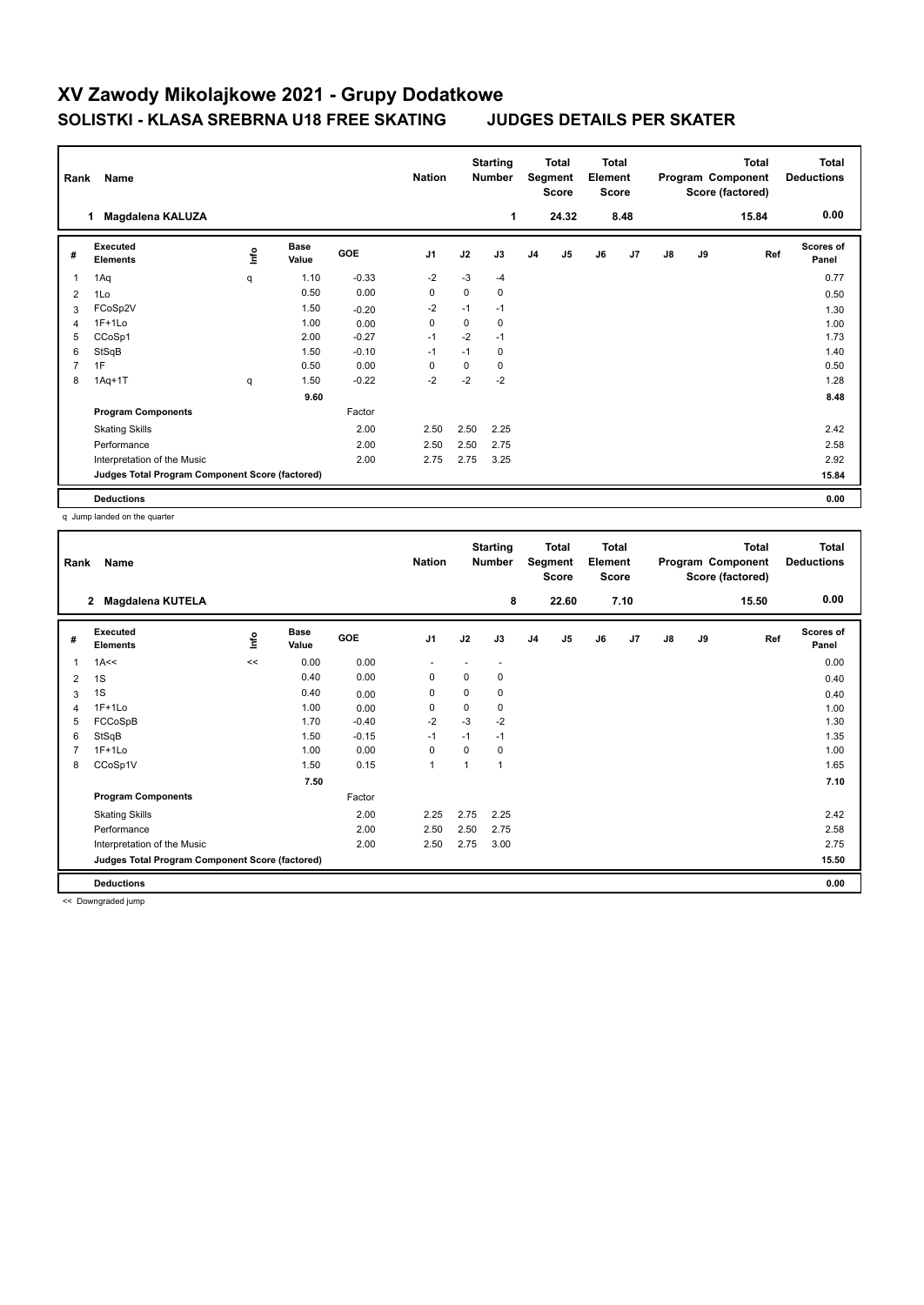#### **Total Deductions Total Program Component Score (factored) Total Element Score Total Segment Score Starting Rank Name Nation Number # Executed Elements Base Value GOE J1 J2 J3 J4 J5 J6 J7 J8 J9 Scores of Panel** 1 1.10 -0.22 -2 -2 -2 **Ref**  الحمادة المسابقة المسابقة المسابقة المسابقة المسابقة المسابقة المسابقة المسابقة المسابقة المسابقة المسابقة الم<br>1A 1.10 -0.22 -2 -2 -2<br>1A 1.10 -0.22 -2 -2 -2  **3 Zuzanna MOSZCZYNSKA 5 20.79 7.45 13.84 -0.50** 2 StSqB 1.50 -0.15 -1 -2 0 1.35  $3$  1T  $0.40$   $-0.17$   $-3$   $-5$   $-5$   $-5$   $0.23$ 4 CoSpB 1.50 0.05 0 1 0 1.55  $5$  2S  $1.30$   $-0.65$   $-5$   $-5$   $-5$ 6 1F+1A+SEQ 1.28 0.00 0 0 0 1.28 7 1Lo 0.50 -0.18 -3 -3 -5 0.32 8 FSSpB 1.70 -0.51 -3 -3 -3 1.19  **9.28** 7.45 **Program Components**  Skating Skills 2.00 2.25 3.00 2.00 Factor 2.00 2.42 Performance 2.00 2.25 2.50 2.00 2.25 Interpretation of the Music 2.00 2.00 2.50 2.25 2.25 **Deductions** Falls: -0.50 **-0.50 Judges Total Program Component Score (factored) 13.84 Total Deductions Total Program Component Score (factored) Total Element Score Total Segment Score Starting Rank Name Nation Number # Executed Elements Base Value GOE J1 J2 J3 J4 J5 J6 J7 J8 J9 Scores of Panel** 1 1.10 -0.22 -2 -2 -2 **Ref**  1Aq q 0.88 **Info 4 Maja PATRYCY 2 19.15 6.99 12.16 0.00** 2 CCoSp1V 1.50 0.00 0 0 0 1.50  $3$  1F+1Lo 1.00 -0.17 -3 -3 -4 0.83 4 1F+1Lo 1.00 0.00 0 0 0 1.00 5 1A 1.10 -0.04 0 -1 0 1.06 6 StSqB 1.50 -0.30 -2 -2 -2 1.20 7 1Lz! ! 0.60 -0.08 -2 -1 -1 0.52 8 FSSp 0.00 0.00 - - - 0.00  **7.80 6.99 Program Components**  Skating Skills 2.00 2.00 2.00 2.00 Factor 2.00 2.00 Performance 2.00 2.00 1.75 2.25 2.00 Interpretation of the Music 2.00 2.25 1.75 2.25 2.08 **Deductions 0.00 Judges Total Program Component Score (factored) 12.16**

! Not clear edge q Jump landed on the quarter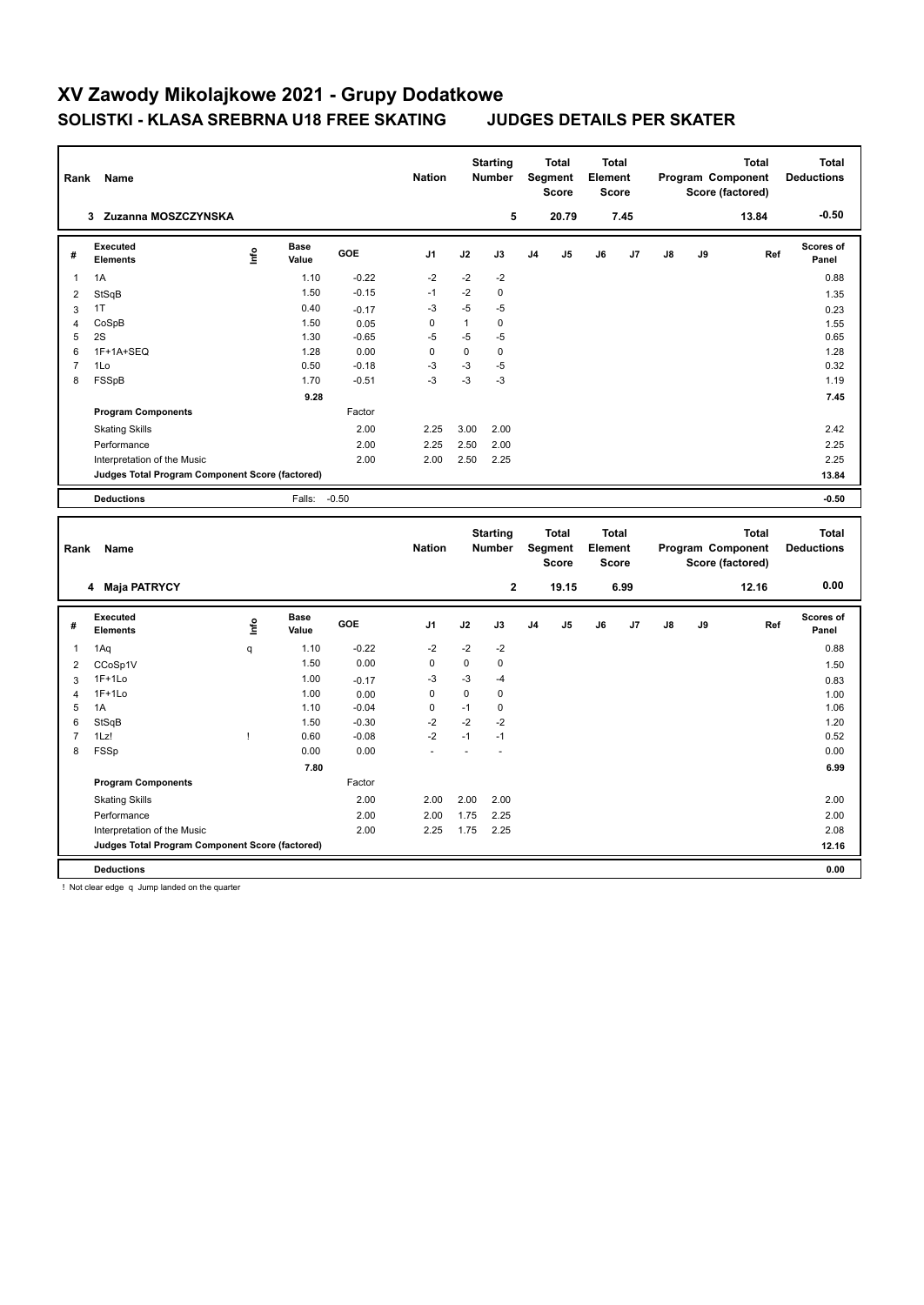|                | Name<br>Rank<br><b>Amelia BARTOSIK</b><br>5     |         |                      |            | <b>Nation</b>  |          | <b>Starting</b><br><b>Number</b><br>$\overline{7}$ | <b>Total</b><br>Segment<br><b>Score</b><br>18.76 |    | Total<br>Element<br><b>Score</b><br>7.44 |    | <b>Total</b><br>Program Component<br>Score (factored)<br>11.82 |    |     | <b>Total</b><br><b>Deductions</b><br>$-0.50$ |
|----------------|-------------------------------------------------|---------|----------------------|------------|----------------|----------|----------------------------------------------------|--------------------------------------------------|----|------------------------------------------|----|----------------------------------------------------------------|----|-----|----------------------------------------------|
|                |                                                 |         |                      |            |                |          |                                                    |                                                  |    |                                          |    |                                                                |    |     |                                              |
| #              | Executed<br><b>Elements</b>                     | Info    | <b>Base</b><br>Value | <b>GOE</b> | J <sub>1</sub> | J2       | J3                                                 | J <sub>4</sub>                                   | J5 | J6                                       | J7 | $\mathsf{J}8$                                                  | J9 | Ref | <b>Scores of</b><br>Panel                    |
|                | 2T                                              |         | 1.30                 | $-0.26$    | $-2$           | $-2$     | $-2$                                               |                                                  |    |                                          |    |                                                                |    |     | 1.04                                         |
| 2              | $1A+1Lo$                                        |         | 1.60                 | $-0.22$    | $-3$           | $-2$     | $-1$                                               |                                                  |    |                                          |    |                                                                |    |     | 1.38                                         |
| 3              | 2S<<                                            | <<      | 0.40                 | $-0.20$    | -5             | $-5$     | $-5$                                               |                                                  |    |                                          |    |                                                                |    |     | 0.20                                         |
| $\overline{4}$ | 1Lo                                             |         | 0.50                 | 0.00       | $\Omega$       | $\Omega$ | 0                                                  |                                                  |    |                                          |    |                                                                |    |     | 0.50                                         |
| 5              | FSSpB                                           |         | 1.70                 | $-0.51$    | $-3$           | $-3$     | $-3$                                               |                                                  |    |                                          |    |                                                                |    |     | 1.19                                         |
| 6              | StSqB                                           |         | 1.50                 | $-0.40$    | $-2$           | $-3$     | $-3$                                               |                                                  |    |                                          |    |                                                                |    |     | 1.10                                         |
| 7              | 1A+SEQ+1T*                                      | $\star$ | 0.88                 | $-0.40$    | $-3$           | $-4$     | $-4$                                               |                                                  |    |                                          |    |                                                                |    |     | 0.48                                         |
| 8              | CoSp2V                                          |         | 1.50                 | 0.05       | $\mathbf 0$    | 1        | 0                                                  |                                                  |    |                                          |    |                                                                |    |     | 1.55                                         |
|                |                                                 |         | 9.38                 |            |                |          |                                                    |                                                  |    |                                          |    |                                                                |    |     | 7.44                                         |
|                | <b>Program Components</b>                       |         |                      | Factor     |                |          |                                                    |                                                  |    |                                          |    |                                                                |    |     |                                              |
|                | <b>Skating Skills</b>                           |         |                      | 2.00       | 2.50           | 2.50     | 2.00                                               |                                                  |    |                                          |    |                                                                |    |     | 2.33                                         |
|                | Performance                                     |         |                      | 2.00       | 2.25           | 2.00     | 1.00                                               |                                                  |    |                                          |    |                                                                |    |     | 1.75                                         |
|                | Interpretation of the Music                     |         |                      | 2.00       | 2.25           | 2.00     | 1.25                                               |                                                  |    |                                          |    |                                                                |    |     | 1.83                                         |
|                | Judges Total Program Component Score (factored) |         |                      |            |                |          |                                                    |                                                  |    |                                          |    |                                                                |    |     | 11.82                                        |
|                | <b>Deductions</b>                               |         | Falls:               | $-0.50$    |                |          |                                                    |                                                  |    |                                          |    |                                                                |    |     | $-0.50$                                      |

<< Downgraded jump \* Invalid element

|                | Name<br>Rank                                    |          |                      |         | <b>Nation</b>            | <b>Starting</b><br><b>Number</b> |      | <b>Total</b><br>Segment<br><b>Score</b> |                | <b>Total</b><br>Element<br><b>Score</b> |      | Program Component<br>Score (factored) |    | <b>Total</b> | Total<br><b>Deductions</b> |
|----------------|-------------------------------------------------|----------|----------------------|---------|--------------------------|----------------------------------|------|-----------------------------------------|----------------|-----------------------------------------|------|---------------------------------------|----|--------------|----------------------------|
|                | <b>Michalina ANIUKIEWICZ</b><br>6               |          |                      |         |                          |                                  | 9    |                                         | 17.58          |                                         | 5.58 |                                       |    | 12.50        | $-0.50$                    |
| #              | Executed<br><b>Elements</b>                     | ۴ů       | <b>Base</b><br>Value | GOE     | J <sub>1</sub>           | J2                               | J3   | J <sub>4</sub>                          | J <sub>5</sub> | J6                                      | J7   | $\mathsf{J}8$                         | J9 | Ref          | <b>Scores of</b><br>Panel  |
| 1              | FSSp1V                                          |          | 1.50                 | $-0.40$ | $-2$                     | $-3$                             | $-3$ |                                         |                |                                         |      |                                       |    |              | 1.10                       |
| 2              | 1A                                              |          | 1.10                 | $-0.11$ | 0                        | $-1$                             | $-2$ |                                         |                |                                         |      |                                       |    |              | 0.99                       |
| 3              | 1Lz                                             |          | 0.60                 | $-0.02$ | $\mathbf 0$              | $-1$                             | 0    |                                         |                |                                         |      |                                       |    |              | 0.58                       |
| $\overline{4}$ | 1A<                                             | $\hat{}$ | 0.88                 | $-0.44$ | $-5$                     | $-5$                             | $-5$ |                                         |                |                                         |      |                                       |    |              | 0.44                       |
| 5              | StSqB                                           |          | 1.50                 | $-0.20$ | $\mathbf 0$              | $-2$                             | $-2$ |                                         |                |                                         |      |                                       |    |              | 1.30                       |
| 6              | $1$ Lo+ $2$ Lo<<                                | <<       | 1.00                 | $-0.25$ | $-5$                     | $-5$                             | $-5$ |                                         |                |                                         |      |                                       |    |              | 0.75                       |
| $\overline{7}$ | 1F                                              |          | 0.50                 | $-0.08$ | 0                        | $-2$                             | $-3$ |                                         |                |                                         |      |                                       |    |              | 0.42                       |
| 8              | CCoSp                                           |          | 0.00                 | 0.00    | $\overline{\phantom{a}}$ |                                  |      |                                         |                |                                         |      |                                       |    |              | 0.00                       |
|                |                                                 |          | 7.08                 |         |                          |                                  |      |                                         |                |                                         |      |                                       |    |              | 5.58                       |
|                | <b>Program Components</b>                       |          |                      | Factor  |                          |                                  |      |                                         |                |                                         |      |                                       |    |              |                            |
|                | <b>Skating Skills</b>                           |          |                      | 2.00    | 2.50                     | 2.25                             | 2.00 |                                         |                |                                         |      |                                       |    |              | 2.25                       |
|                | Performance                                     |          |                      | 2.00    | 2.50                     | 2.00                             | 1.25 |                                         |                |                                         |      |                                       |    |              | 1.92                       |
|                | Interpretation of the Music                     |          |                      | 2.00    | 2.75                     | 2.25                             | 1.25 |                                         |                |                                         |      |                                       |    |              | 2.08                       |
|                | Judges Total Program Component Score (factored) |          |                      |         |                          |                                  |      |                                         |                |                                         |      |                                       |    |              | 12.50                      |
|                | <b>Deductions</b>                               |          | Falls:               | $-0.50$ |                          |                                  |      |                                         |                |                                         |      |                                       |    |              | $-0.50$                    |

< Under-rotated jump << Downgraded jump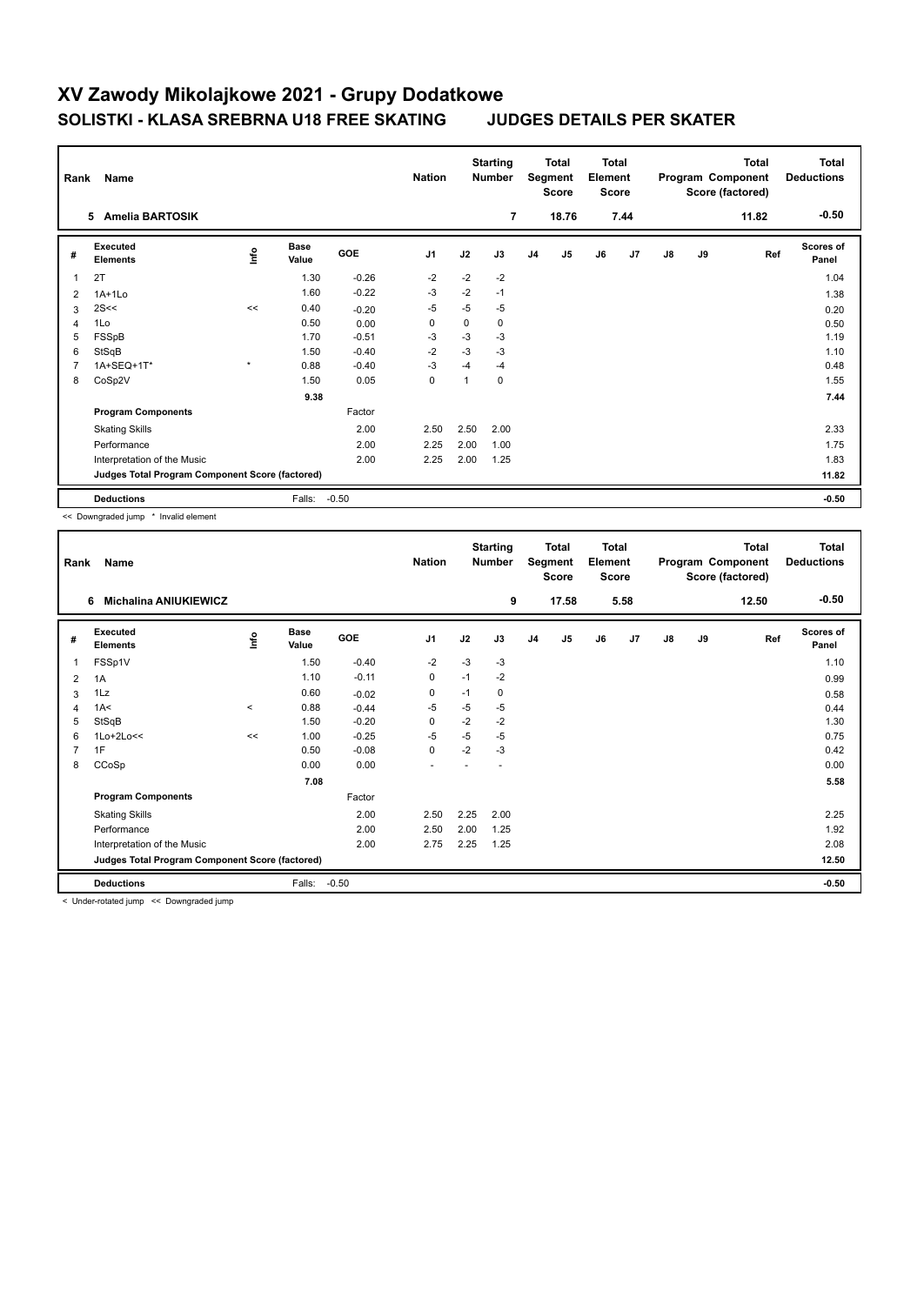|                | Name<br>Rank                                    |          |                      |            |                |      | <b>Starting</b><br><b>Number</b> |                | <b>Total</b><br>Segment<br><b>Score</b> |    | <b>Total</b><br>Element<br><b>Score</b> |    |    | <b>Total</b><br>Program Component<br>Score (factored) | <b>Total</b><br><b>Deductions</b> |
|----------------|-------------------------------------------------|----------|----------------------|------------|----------------|------|----------------------------------|----------------|-----------------------------------------|----|-----------------------------------------|----|----|-------------------------------------------------------|-----------------------------------|
|                | Luiza WOLSKA<br>7                               |          |                      |            |                |      | 3                                |                | 15.36                                   |    | 7.20                                    |    |    | 8.16                                                  | 0.00                              |
| #              | Executed<br><b>Elements</b>                     | lnfo     | <b>Base</b><br>Value | <b>GOE</b> | J <sub>1</sub> | J2   | J3                               | J <sub>4</sub> | J <sub>5</sub>                          | J6 | J7                                      | J8 | J9 | Ref                                                   | Scores of<br>Panel                |
| 1              | 2Lo<                                            | $\hat{}$ | 1.36                 | $-0.36$    | -3             | $-3$ | $-2$                             |                |                                         |    |                                         |    |    |                                                       | 1.00                              |
| 2              | 2S<                                             | $\prec$  | 1.04                 | $-0.49$    | $-4$           | $-5$ | $-5$                             |                |                                         |    |                                         |    |    |                                                       | 0.55                              |
| 3              | FSSpBV                                          |          | 1.28                 | $-0.38$    | $-4$           | $-3$ | $-2$                             |                |                                         |    |                                         |    |    |                                                       | 0.90                              |
| 4              | 2S+SEQ+1T*                                      | $\star$  | 1.04                 | $-0.56$    | -3             | $-5$ | $-5$                             |                |                                         |    |                                         |    |    |                                                       | 0.48                              |
| 5              | StSqB                                           |          | 1.50                 | $-0.45$    | -3             | $-3$ | $-3$                             |                |                                         |    |                                         |    |    |                                                       | 1.05                              |
| 6              | 1Aq                                             | q        | 1.10                 | $-0.44$    | $-4$           | $-3$ | $-5$                             |                |                                         |    |                                         |    |    |                                                       | 0.66                              |
| $\overline{7}$ | $1A+1T$                                         |          | 1.50                 | $-0.44$    | $-3$           | $-4$ | $-5$                             |                |                                         |    |                                         |    |    |                                                       | 1.06                              |
| 8              | CCoSp1V                                         |          | 1.50                 | 0.00       | $\mathbf 0$    | 0    | $\mathbf 0$                      |                |                                         |    |                                         |    |    |                                                       | 1.50                              |
|                |                                                 |          | 10.32                |            |                |      |                                  |                |                                         |    |                                         |    |    |                                                       | 7.20                              |
|                | <b>Program Components</b>                       |          |                      | Factor     |                |      |                                  |                |                                         |    |                                         |    |    |                                                       |                                   |
|                | <b>Skating Skills</b>                           |          |                      | 2.00       | 1.25           | 1.75 | 1.50                             |                |                                         |    |                                         |    |    |                                                       | 1.50                              |
|                | Performance                                     |          |                      | 2.00       | 1.25           | 1.25 | 1.25                             |                |                                         |    |                                         |    |    |                                                       | 1.25                              |
|                | Interpretation of the Music                     |          |                      | 2.00       | 1.50           | 1.25 | 1.25                             |                |                                         |    |                                         |    |    |                                                       | 1.33                              |
|                | Judges Total Program Component Score (factored) |          |                      |            |                |      |                                  |                |                                         |    |                                         |    |    |                                                       | 8.16                              |
|                | <b>Deductions</b>                               |          |                      |            |                |      |                                  |                |                                         |    |                                         |    |    |                                                       | 0.00                              |

< Under-rotated jump \* Invalid element q Jump landed on the quarter

| Rank           | Name                                            |      |                      |         | <b>Nation</b>            |      | <b>Starting</b><br><b>Number</b> | <b>Total</b><br>Segment<br>Score |       | <b>Total</b><br>Element<br><b>Score</b> |      | Program Component |    | <b>Total</b><br>Score (factored) | Total<br><b>Deductions</b> |
|----------------|-------------------------------------------------|------|----------------------|---------|--------------------------|------|----------------------------------|----------------------------------|-------|-----------------------------------------|------|-------------------|----|----------------------------------|----------------------------|
|                | Andzelika DRYGALA<br>8                          |      |                      |         |                          |      | 6                                |                                  | 15.34 |                                         | 5.84 |                   |    | 9.50                             | 0.00                       |
| #              | Executed<br><b>Elements</b>                     | lnfo | <b>Base</b><br>Value | GOE     | J1                       | J2   | J3                               | J <sub>4</sub>                   | J5    | J6                                      | J7   | $\mathsf{J}8$     | J9 | Ref                              | Scores of<br>Panel         |
| 1              | 1Lz!                                            |      | 0.60                 | $-0.08$ | $-2$                     | $-1$ | $-1$                             |                                  |       |                                         |      |                   |    |                                  | 0.52                       |
| 2              | $1F+1Lo$                                        |      | 1.00                 | $-0.02$ | 0                        | 0    | $-1$                             |                                  |       |                                         |      |                   |    |                                  | 0.98                       |
| 3              | 1Lz!                                            |      | 0.60                 | $-0.08$ | $-2$                     | $-1$ | $-1$                             |                                  |       |                                         |      |                   |    |                                  | 0.52                       |
| 4              | FUSpBV                                          |      | 1.13                 | $-0.15$ | $-2$                     | $-2$ | 0                                |                                  |       |                                         |      |                   |    |                                  | 0.98                       |
| 5              | A                                               |      | 0.00                 | 0.00    | $\overline{\phantom{a}}$ |      | ٠                                |                                  |       |                                         |      |                   |    |                                  | 0.00                       |
| 6              | CoSpBV                                          |      | 1.13                 | $-0.41$ | $-4$                     | $-3$ | -4                               |                                  |       |                                         |      |                   |    |                                  | 0.72                       |
| $\overline{7}$ | StSqB                                           |      | 1.50                 | $-0.35$ | $-2$                     | $-3$ | $-2$                             |                                  |       |                                         |      |                   |    |                                  | 1.15                       |
| 8              | $1F+1Lo$                                        |      | 1.00                 | $-0.03$ | 0                        | $-1$ | $-1$                             |                                  |       |                                         |      |                   |    |                                  | 0.97                       |
|                |                                                 |      | 6.96                 |         |                          |      |                                  |                                  |       |                                         |      |                   |    |                                  | 5.84                       |
|                | <b>Program Components</b>                       |      |                      | Factor  |                          |      |                                  |                                  |       |                                         |      |                   |    |                                  |                            |
|                | <b>Skating Skills</b>                           |      |                      | 2.00    | 1.75                     | 1.75 | 1.75                             |                                  |       |                                         |      |                   |    |                                  | 1.75                       |
|                | Performance                                     |      |                      | 2.00    | 1.50                     | 1.50 | 1.50                             |                                  |       |                                         |      |                   |    |                                  | 1.50                       |
|                | Interpretation of the Music                     |      |                      | 2.00    | 1.50                     | 1.50 | 1.50                             |                                  |       |                                         |      |                   |    |                                  | 1.50                       |
|                | Judges Total Program Component Score (factored) |      |                      |         |                          |      |                                  |                                  |       |                                         |      |                   |    |                                  | 9.50                       |
|                | <b>Deductions</b>                               |      |                      |         |                          |      |                                  |                                  |       |                                         |      |                   |    |                                  | 0.00                       |

! Not clear edge